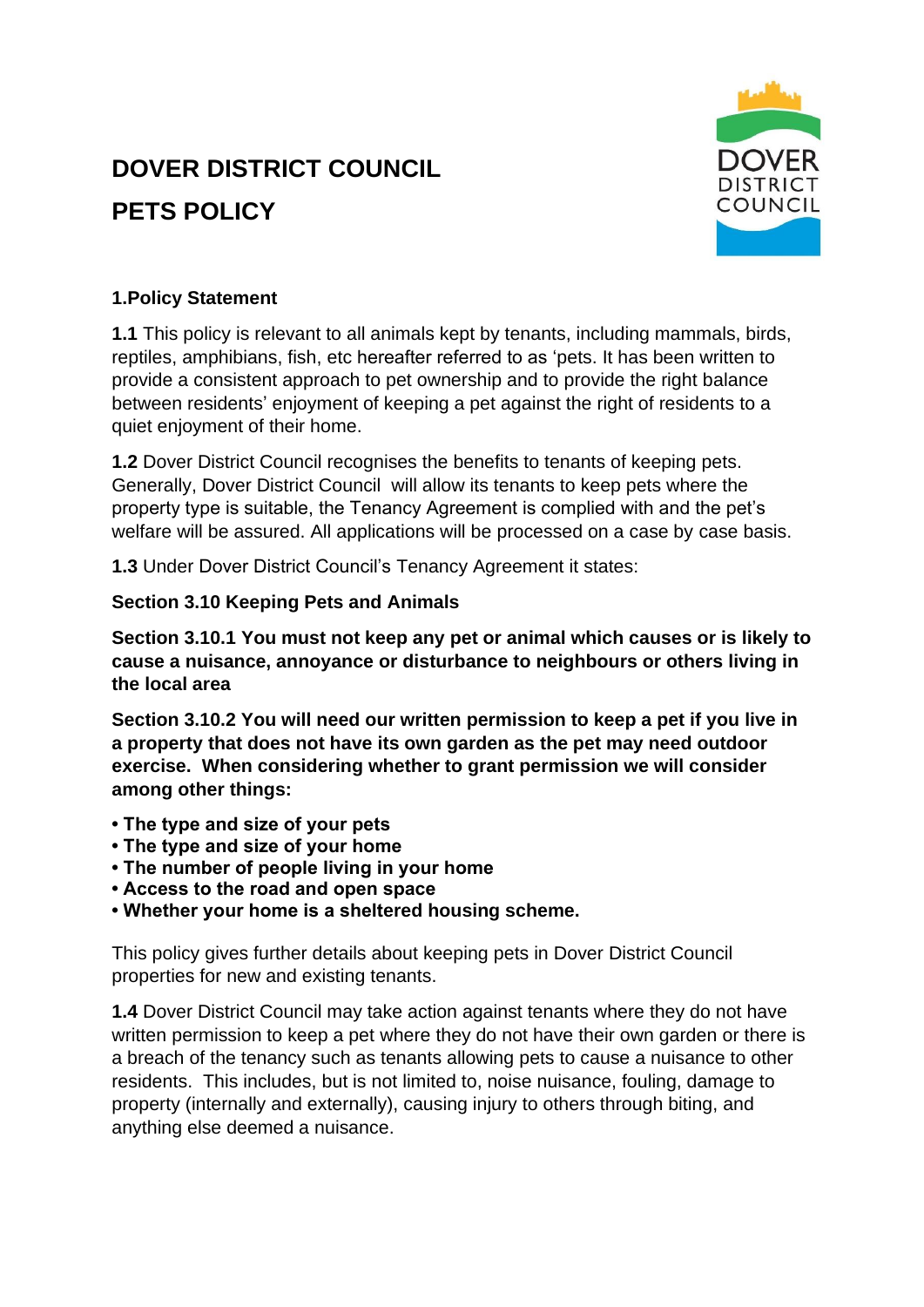**1.5** In applying this policy, DDC will consider special circumstances, where these can be demonstrated.

#### **2. Permission**

2.1 Tenants must obtain written permission from the council if they want to keep an animal or animals at their property where they do not have their own garden.

## **3. Conditions of having a pet**

**3.1** Dover District Council promotes responsible pet ownership. There are certain conditions that tenants will be required to demonstrate if they wish to have a pet at their property.

**3.2** Tenants wishing to have a pet must be able to demonstrate the following:

(a)They have the means to pay for the day-to-day upkeep of an animal. Pets can be expensive to look after and insure, and Dover District Council recommends tenants consider these costs before submitting a request to keep a pet.

(b) That the property is suitable to house the pet. Tenants may be asked to consider fencing, flooring, and outdoor access before permission is granted.

(c) Pets must not be left unsupervised in the property for long periods of time, dependent on the animal type. Not only could this cause distress to the pet, but it could also cause disturbance to neighbours. If tenants are in full-time employment or have full-time commitments, they may be asked to demonstrate how their pet will receive appropriate care. All pets, irrespective of species, need to be checked daily and tenants should ensure a process is in place if they are away from the property. We may ask the tenant to sign up to a pet guarantor scheme which provides the contact details of someone who is willing to look after their pet if they are in hospital or otherwise unable to care for their pet.

(d) Pets (excluding cats) must never be left unsupervised in any internal or external communal areas, or any Dover District Council owned land.

(e) The tenant must be able to have fouling removed immediately and the area cleaned.

(f) Dogs must remain on leads whilst in any internal or external communal area.

(g) Under the Control of Dogs Order 1992, all dogs must wear a collar outside the property with the name and address of the owner on.

(h) No modification to the property must be made before requesting permission from DDC. This includes installing cat flaps, additional fencing, sheds etc.

# **4. Permission Process – where tenants do not have their own garden.**

**4.1** When a property has its own external entrance and a communal garden then permission may be given to keep a cat or a dog in some cases. Each application in relation to such a property will be considered on a case by case basis taking into account the following: (this list is not exhaustive)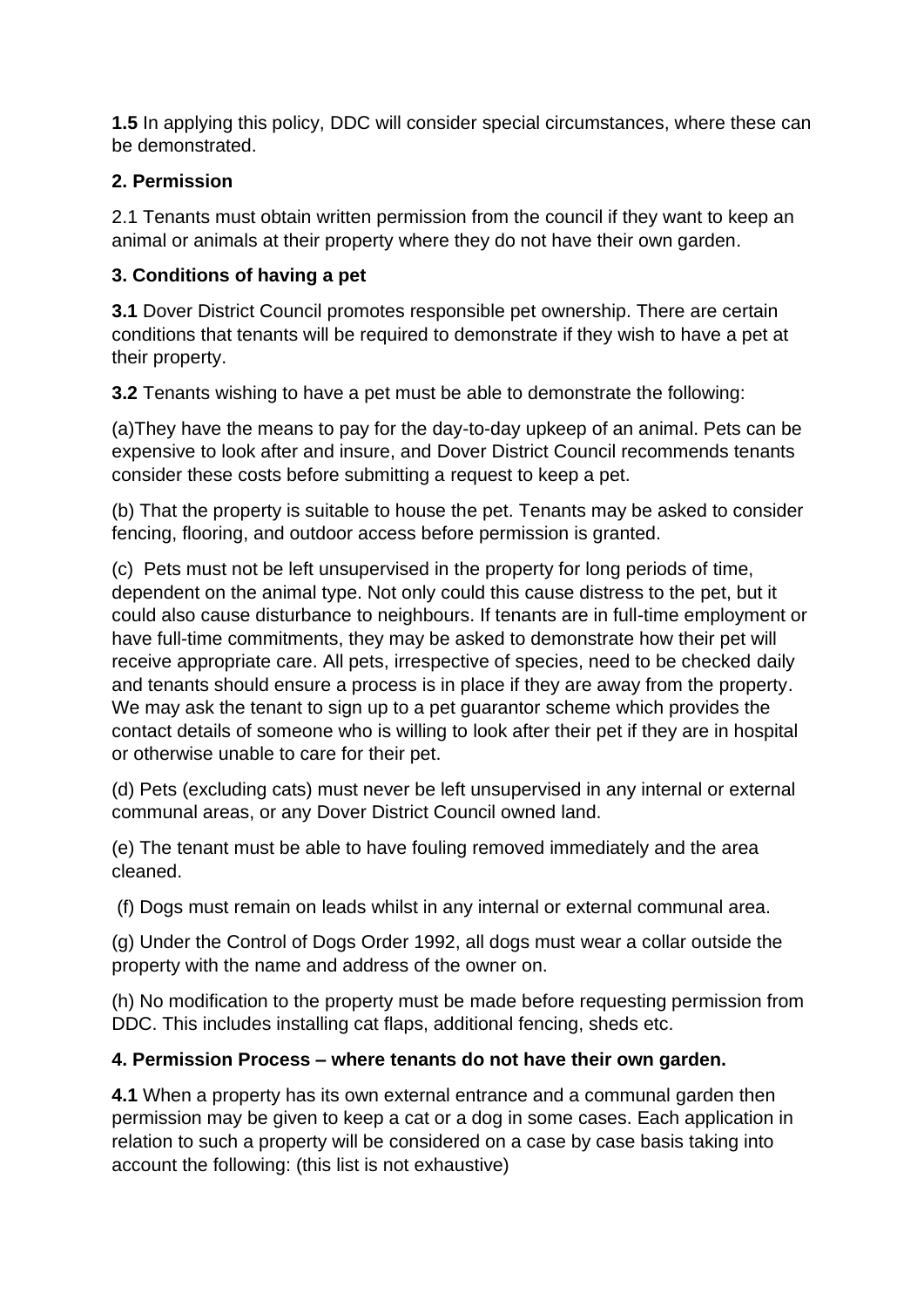- Who else shares the garden? for example, DDC would need to consider if there are small children, elderly or vulnerable tenants who may be frightened by the animal.
- Whether there is enough open space nearby for any dogs to be exercised outside in the garden.
- Whether there are any other animals in other properties which share the communal garden. For example, in a small block of flats, if there are already two dogs, it might not be appropriate to allow any more in the same block of flats.
- Whether there have been cases of animal nuisance in the block.

**4.2** If permission is granted to keep a pet in a property with a communal garden, the tenant must be advised that dogs must not be exercised in or given free access to the garden unsupervised and must always be kept on a lead while walking through the communal areas and whilst in the communal garden.

**4.3** Where the animal would be kept in the communal garden all the time (for example animals in outdoor hutches or which need an outdoor run) permission will not be granted, because other tenants and visitors will also be using the garden.

# **5. Support dogs**

**5.1** Permission to keep a support dog should be granted where a disabled tenant requests it and the animal has been provided by a recognised agency, such as Guide Dogs for the Blind, Support Dogs or Dogs for the Disabled.

**5.2**.DDC will require evidence from the relevant agency to support the application and be satisfied that the property type is suitable for keeping a dog. Where the property is not usually suitable for keeping a dog then a transfer to an appropriate property may be considered. In some circumstances a tenant may be given permission to keep a support dog in a property which would not usually be suitable for keeping dogs.

# **6. Tenants fostering on behalf of animal charities**

**6.1** DDC will consider requests from tenants who wish to foster pets on behalf of animal charities (or to look after pets belonging to friends, family etc as a temporary measure) on the same basis as other requests for permission, in terms of numbers of animals, animal type(s) and property type. Tenants should apply for written permission and will be expected to provide supporting information from a recognised charity.

# **7. Visitors**

**7.1** Council tenants are responsible for visitors to their property and should not permit people to visit with pets if their pet causes a nuisance.

# **8. Running a pet-related business from home or breeding animals**

**8.1** Some tenants may wish to run a pet-related business from home**. Clause 3.2.6** of the tenancy agreement states: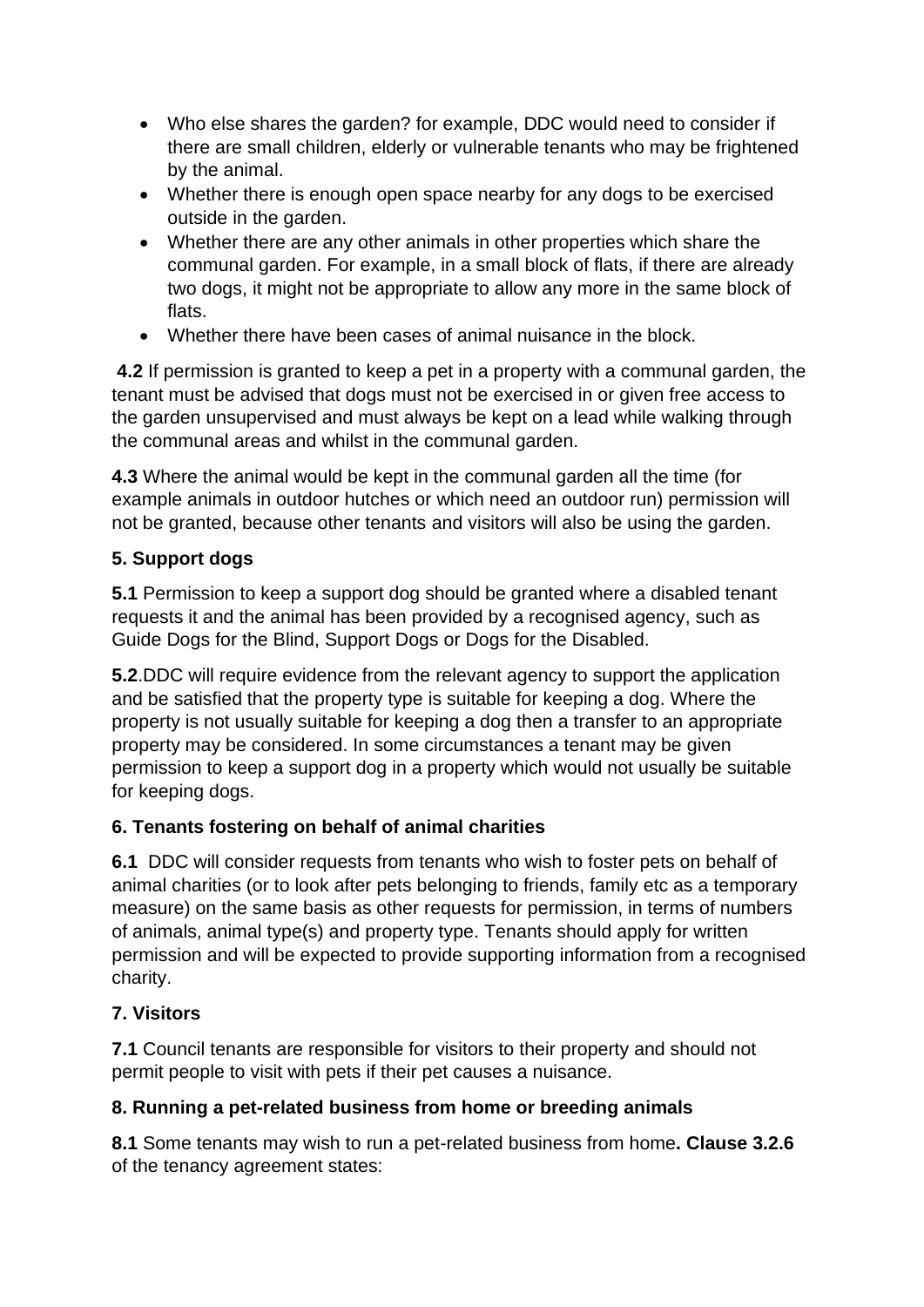• '**You must not run a business from the property without first obtaining our written permission. Before we give permission to run a business, we consider factors such as the amount of noise generated, any nuisance that may be caused to your neighbours or whether damage will occur to the property. Even if our consent is given, in the capacity as landlord, you may also still need to obtain Planning Permission for a change of use'**

**8.2** If a request is made to run a pet-related business from home, DDC will take into account whether the property is suitable for the proposed business and whether this involves the breeding or selling of animals or any business which is likely to create a nuisance due to the number of animals being kept at a property or visitors to the property in relation to the business.

## **9. Granting permission**

**9.1** Permission will be conditional on a number of factors, including the type of pet being kept and the property type.

**9.2** All permission is conditional on the tenant agreeing they will make sure that their pets do not:

- stray or roam
- damage anybody's property, including their own council home
- hurt, annoy or frighten anybody else
- cause a nuisance to anybody else, e.g. by making too much noise, or causing a smell
- foul in communal areas

**9.3** All tenants whether they have their own garden or communal garden must agree to:

- Clean litter trays and pet faeces frequently from the house and/or garden so that no smell is caused by the pets
- Clean hutches/cages frequently so smells do not cause a nuisance
- Keep their pets under control at all times, including where visitors such as housing officers, contractors, postal workers or deliveries go to their property.
- Ensure their pets are microchipped where appropriate, which complies with legislation introduced in April 2016.

**9.4** Where DDC gives permission to keep a pet, a permission letter will be sent to the tenant outlining the conditions attached to the permission. The letter will be scanned to the house file for future information.

**9.5** Permission to keep a pet can be withdrawn if a pet is not being kept in accordance with this policy.

#### **10. Retrospective Permission**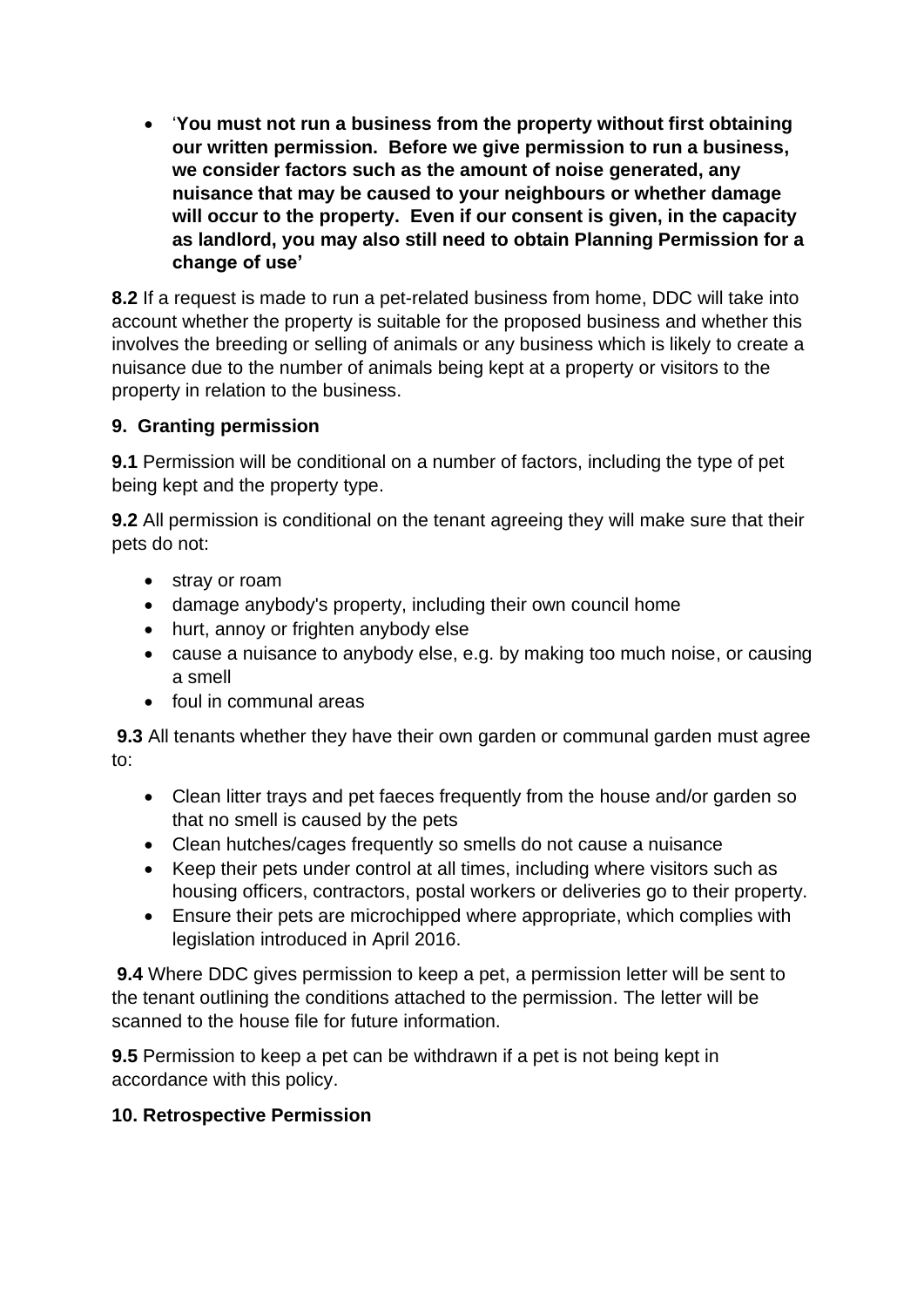**10.1** Where DDC becomes aware that a tenant has a pet but does not have the required consent, the tenant will be advised to submit a retrospective request for permission. The request will be processed in the same manner as a current request.

**10.2** Where someone has received consent from DDC to have a pet and the pet passes away, the permission will end, and new permission will need to be applied for if a tenant wishes to get another pet. However, there is no guarantee that permission will be granted a second time as circumstances may have changed since the original permission was granted.

# **11. Permission Refused**

**11.1** In all cases where DDC refuses permission to keep a pet, a letter outlining the reasons for refusal will be sent to the tenant in writing. Housing staff must use their discretion based on:

- the number of animals the tenant has requested permission for
- the type of animal/s  $-$  e.g.: if it is a poisonous snake or any other animal prescribed under the Dangerous Wild Animals Act 1976.
- the type of accommodation where the tenant resides
- The number of people living in the home
- Access to the road and open space
- Whether the property is a sheltered housing scheme
- Whether the tenant has previously left a pet behind when moving out of a previous property or had tenancy enforcement action taken against them for their pets causing a nuisance
- Where the tenant is known to have been banned from keeping pets or any convictions for or history of abandonment, cruelty or neglect of animals.

**11.2** DDC will not give permission where a tenant wants to keep an animal which is not a domestic animal, such as wild animals, primates, livestock, poultry (except chickens) or horses because these are not suitable animals to keep in a domestic property and/or garden.

**11.3** If a tenant has their own garden and wants to keep racing pigeons then they must be a member of the Royal Racing Pigeon Society and provide adequate accommodation for them.

**11.4** Generally the council will not give permission to keep an exotic pet because of the difficulties in meeting their welfare needs.

**11.5** Permission will be denied for any dogs that fall under Section 1 of the Dangerous Dogs Act 1991. It is an offence to possess any dog of the type known as:

- Pit Bull Terrier,
- Dogo Argentino,
- Fila Braziliero
- Japanese Tosa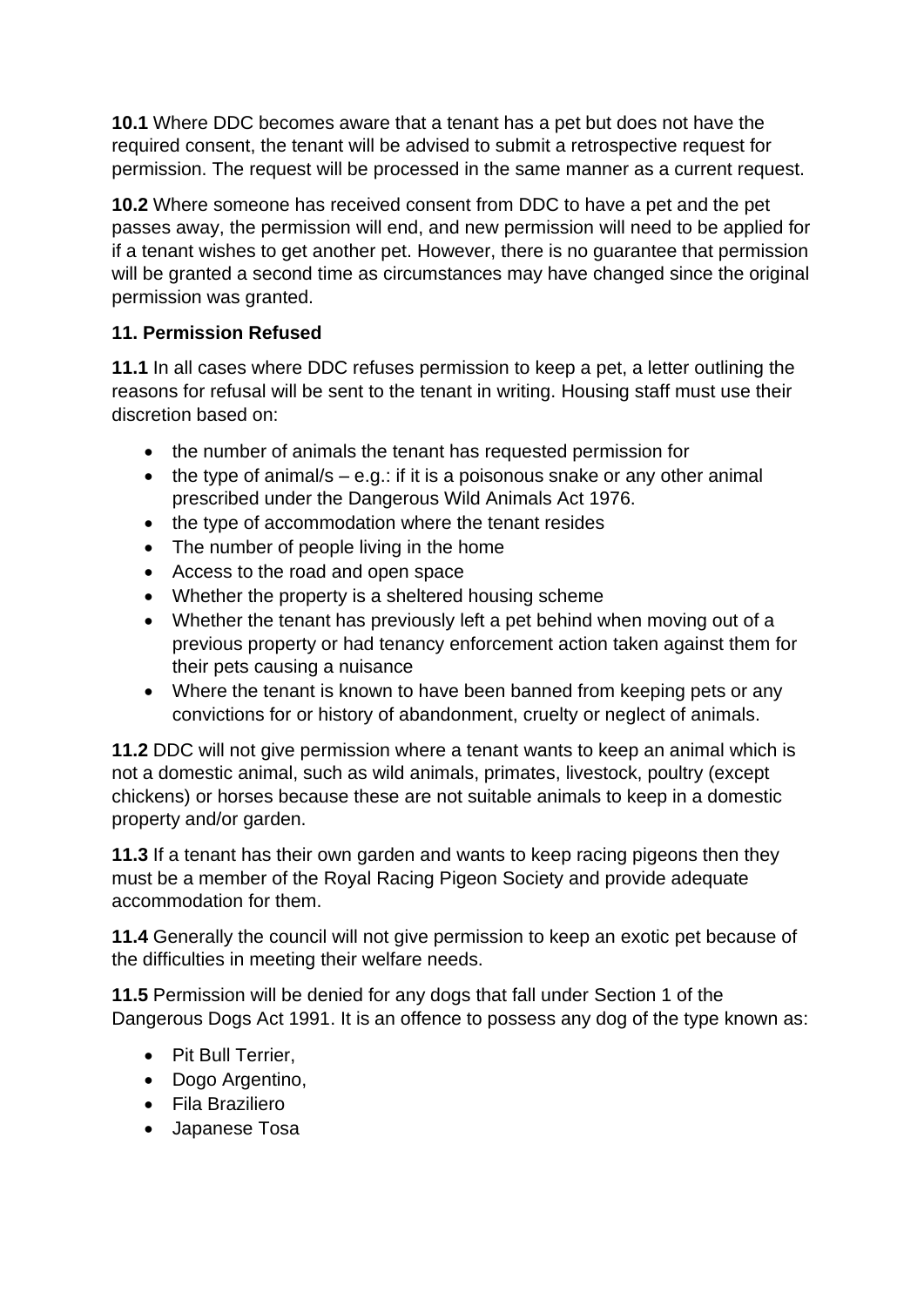Unless DDC are satisfied the animals have secured exemption from the prohibition. This means that a court was satisfied that the dog posed no risk to public safety and has been placed on the Index of Exempted Dogs (IED). The owner must meet the conditions of exemption as follows:

- the dog must be neutered and microchipped;
- the owner/keeper must take out (and renew each vear) third party insurance for the dog;
- the dog must only be taken out in public by someone over the age of 16, kept on a lead and muzzled when in public;
- the dog must not be bred from, gifted or otherwise disposed of and
- registration on the IED

This list is subject to change by legislation; any changes to the list will apply to this procedure.

# **12. New Tenants**

**12.1** When Officers advertise available properties through the Choice Based Lettings (CBL) scheme, the property advert will include details of the suitability of the block for pet keeping and therefore the likelihood of DDC willing to give permission for this.

**12.2** When an offer is being made, either through CBL or as a direct offer, the customer should be advised again of the suitability or otherwise of the block for pet keeping and if there are restrictions because of the property type and what those restrictions are. This should be done at the earliest opportunity –

- During the pre-offer telephone call
- In the offer letter
- At the accompanied view

# **13. Breaches/Tenancy Management issues**

**13.1** DDC will investigate any complaints made. The Housing Officer will contact the tenant to discuss the nature of the complaint and take appropriate action, ranging from informal interventions and mediation to formal tenancy action. This must be clearly documented in writing and explained to the tenant.

**13.2** DDC reserves the right to withdraw permission and request the removal of a pet where the conditions of this policy have been breached.

**13.3** Legal action, such as applying for an injunction or eviction will be considered where a tenant refuses to co-operate where complaints have been made about their pets causing a nuisance and there is evidence to substantiate the complaints

**13.4**. If the council believes a tenant is keeping a dog of an illegal type in their property, unless the dog is exempted (and evidence of this has been seen), this is a criminal offence and the police should be contacted. Action can also be taken for breach of the Tenancy Agreement.

**13.5** If a tenant is keeping a pet without permission, they should apply for retrospective permission as in point 11.1.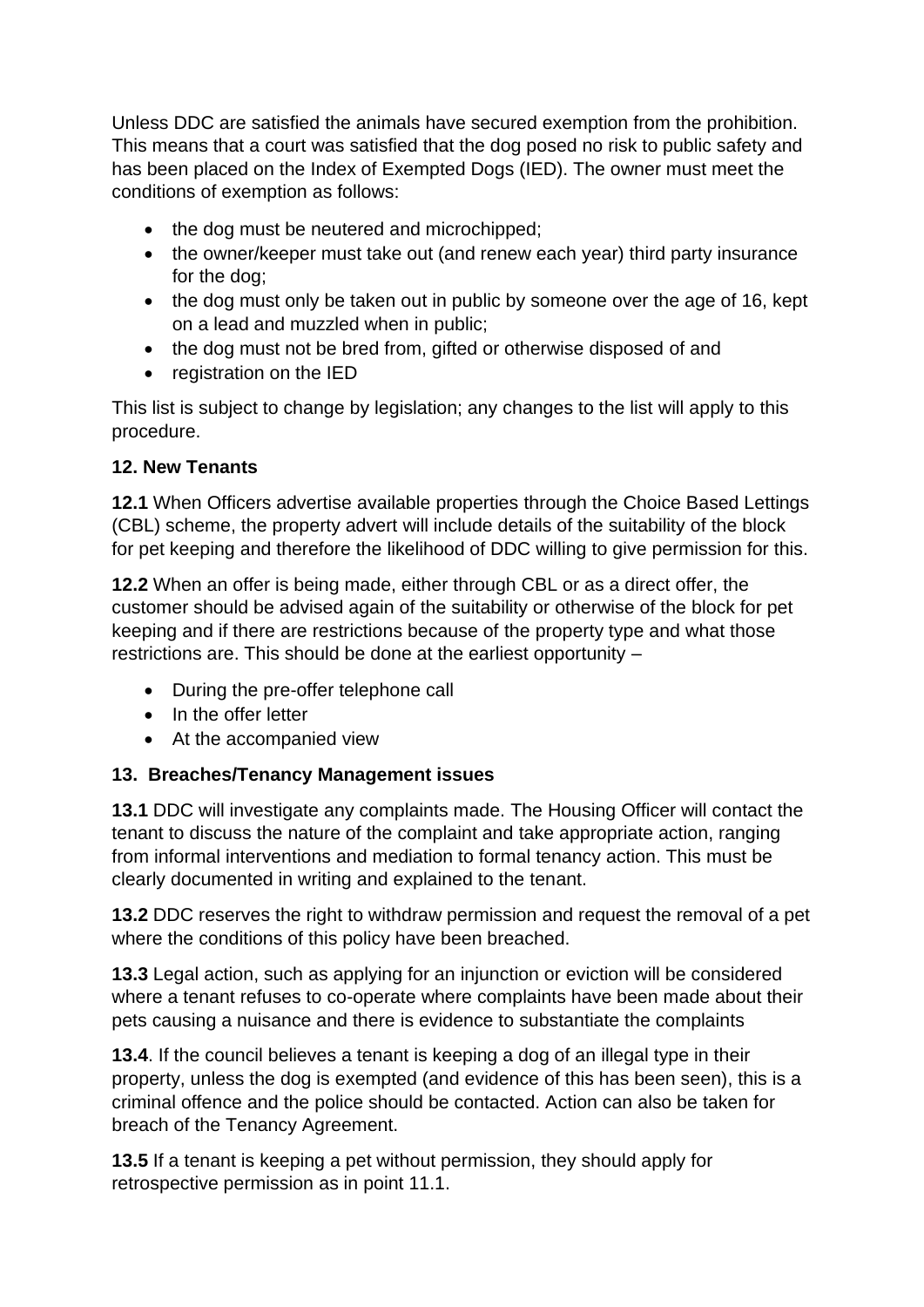## **14. Abandoned pets**

**14.1** It is the tenant's responsibility to rehome their pet responsibly if they are no longer able to care for it.

**14.2** If a tenant moves out of a property, abandons or is evicted and leaves a pet behind, the animal is considered 'property' in law, and the council will take action as with other items left in the property. If the whereabouts of the former tenant is known, then contact should be made with them to establish if they have made arrangements to have the animal rehomed. If they haven't and no longer wish to have the pet, then every effort should be made to enable them to sign a disclaimer form or send an email/text advising that they no longer wish to keep the pet.

**14.3** The Housing officer should contact the RSPCA and take appropriate measures to look after the animal/s and ensure that the animal/s have access to food and water until alternative arrangements can be made for the animal/s to be rehomed. Any costs incurred by the Council in dealing with the animals left behind will be recharged to the tenant.

## **15. Supporting legislation and guidance**

**15.1** A number of pieces of legislation and guidance have informed this procedure including:

- Dover District Council Tenancy Agreement
- Animal Welfare Act 2006
- Control of Dogs Order 1992
- Dangerous Dogs Act 1991
- Dangerous Wild Animals Act 1976
- Equality Act 2010
- Housing Act 1988 (as amended 1996)
- The Microchipping of Dogs (Wales) Regulations 2015

#### **16. Privacy Statement**

**16.1** DDC as a Data Controller, collects information (personal data) in order to manage and support our relationship with our Customers, comply with legal obligations, improve our services and achieve our legitimate business aims. We are committed to complying with data protection legislation when handling customers' data. Customers have rights around their data, including the right to access their data, and to object to the way it is processed. For more information on how and why we process customer's data, and how Customers can exercise their rights, please refer to our Data Protection Policy here **[https://www.dover.gov.uk/Corporate-](https://www.dover.gov.uk/Corporate-Information/PDF/Data-Protection-Policy.pdf)[Information/PDF/Data-Protection-Policy.pdf](https://www.dover.gov.uk/Corporate-Information/PDF/Data-Protection-Policy.pdf)**. Our privacy notice also provides information on how and why we process personal data, this is on our website at **[www.dover.gov.uk/privacy](http://www.dover.gov.uk/privacy)** where you can find our corporate and housing service privacy notice.

#### **17. Review of procedure**